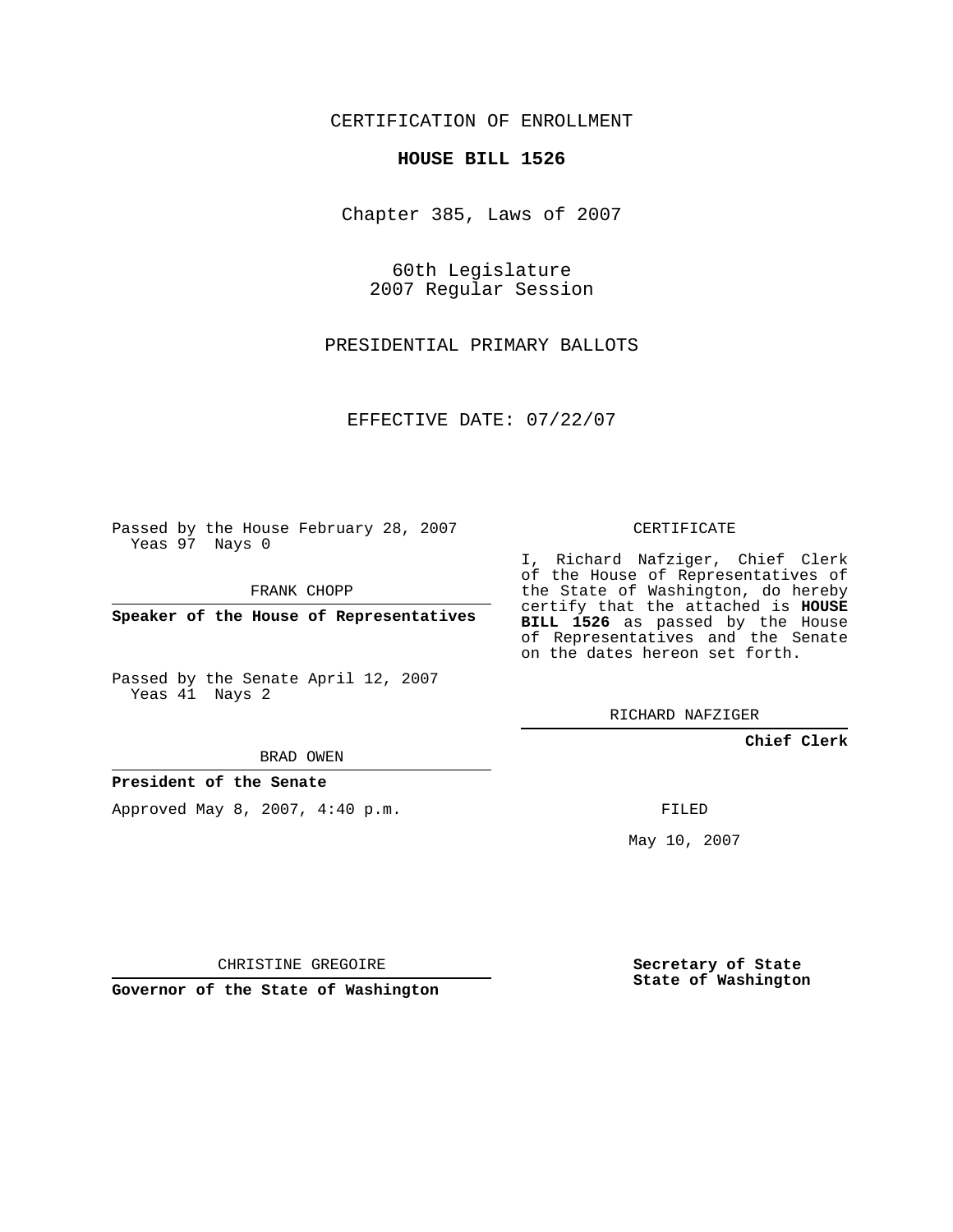## **HOUSE BILL 1526** \_\_\_\_\_\_\_\_\_\_\_\_\_\_\_\_\_\_\_\_\_\_\_\_\_\_\_\_\_\_\_\_\_\_\_\_\_\_\_\_\_\_\_\_\_

\_\_\_\_\_\_\_\_\_\_\_\_\_\_\_\_\_\_\_\_\_\_\_\_\_\_\_\_\_\_\_\_\_\_\_\_\_\_\_\_\_\_\_\_\_

Passed Legislature - 2007 Regular Session

## **State of Washington 60th Legislature 2007 Regular Session**

**By** Representatives Hunt, Chandler, Armstrong, Ormsby, Kenney, Linville and Moeller; by request of Secretary of State

Read first time 01/22/2007. Referred to Committee on State Government & Tribal Affairs.

 1 AN ACT Relating to presidential primary ballots; and amending RCW 2 29A.56.040.

3 BE IT ENACTED BY THE LEGISLATURE OF THE STATE OF WASHINGTON:

 4 **Sec. 1.** RCW 29A.56.040 and 2003 c 111 s 1404 are each amended to 5 read as follows:

 (1) Except where necessary to accommodate the national or state rules of a major political party or where this chapter specifically provides otherwise, the presidential primary must be conducted in substantially the same manner as a state partisan primary under this 10 title.

11 (2) Except as provided under this chapter or by rule of the 12 secretary of state adopted under RCW 29A.04.620, the arrangement and 13 form of presidential primary ballots must be ((substantially as 14 provided for a partisan primary under this title. Whenever requested 15 by a major political party, a separate ballot containing)) consistent 16 with RCW 29A.52.151. Only the candidates ((of that party)) who have 17 qualified under RCW 29A.56.030 ((must be provided for a voter who 18 requests a ballot of that party. A primary ballot, containing the